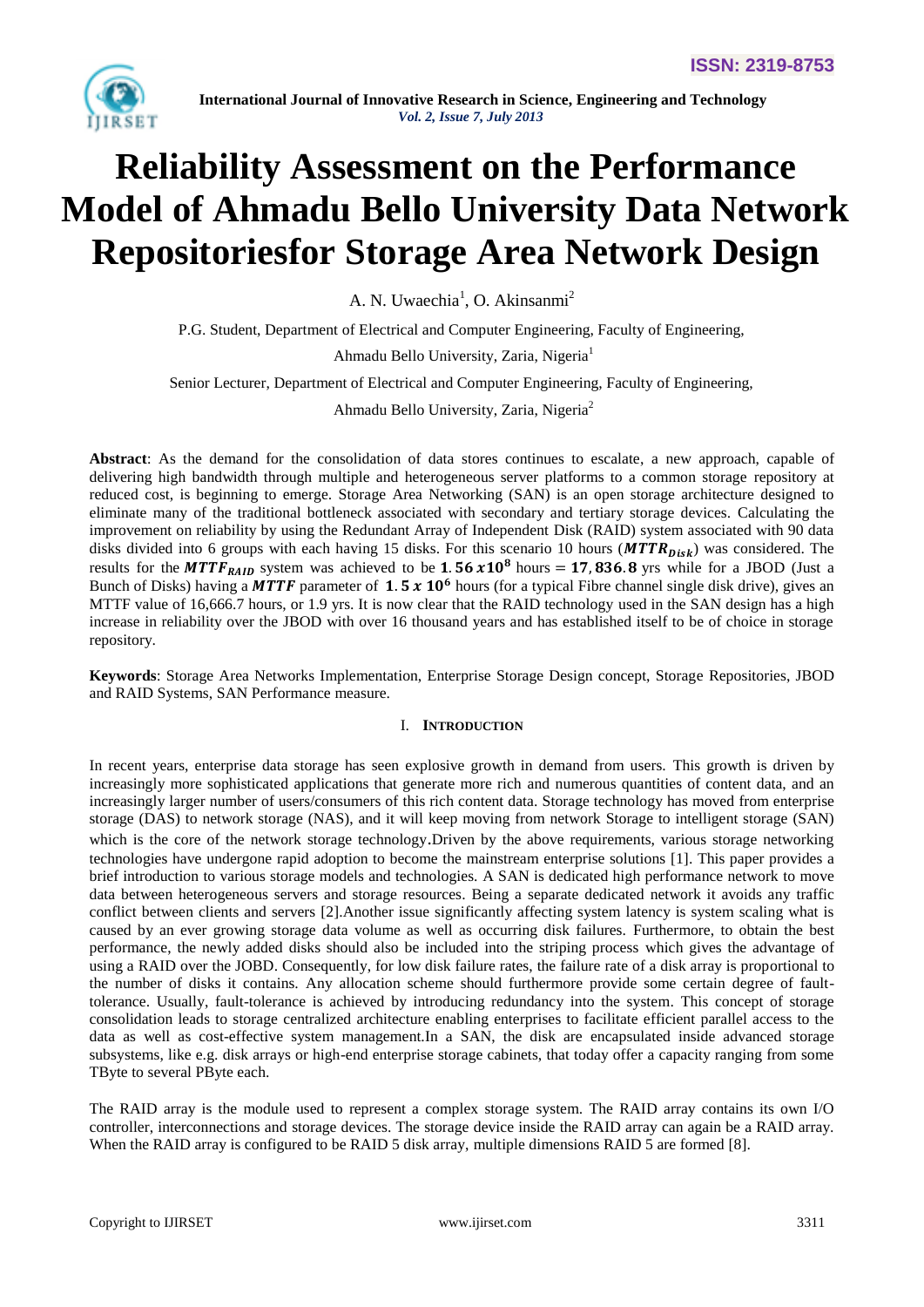

# II. **THEORETICAL BACKGROUND**

SAN is a dedicated high performance network that moves data between heterogeneous servers and storage resources. Being a separate dedicated network, it avoids any traffic conflict between clients and servers. The Storage Network Industry Association (SNIA) defines the Storage Area Network (SAN) as a network whose primary purpose is the transfer of data between computer terminals and storage elements.

Storage Systems: The DAS storage capacity is limited by the number of HDDs it supports by the bus (e.g. maximum of 15devices for SCSI).The storage devices include RAID disk arrays, Just a Bunch Of Disks (JBODs), tape systems, Network Attached Storage Systems, optical storage systems etc. The type of interfaces provided on these devices includes SCSI, Fibre Channel, and Ethernet.

Data Sharing: The term *data sharing* refers to accessing the same data from multiple systems and servers. It is often used synonymously with storage partitioning and disk pooling. Data sharing is not a solution that is exclusive to SANs, the SAN architecture can take advantage of the connectivity of multiple hosts to the same storage in order to enable data to be shared more efficiently than through the services of a file server.

Data Availability: As people and enterprises become more and more reliant on the content in the data storage, the reliability and availability of data storage systems networks must be dramatically increased to prevent the severe consequences that may result from loss of data content and loss of access to data.

Disk Sharing File Systems: Impressive improvements in processor and memory performance have not been accompanied by equivalent advances in the performance of input/output subsystems. Aiming to close this gap, striping data across large arrays of disks has-been proposed as a technique for improving I/O performance by exploiting the bandwidth of several disks to service a single logical request or multiple independent requests in parallel. Files are therefore striped across a set of I/O nodes into blocks to facilitate parallel access. For each file striped across  $n<sub>I</sub>/O$ nodes, there will be  $n$  subfiles, oneper I/O block, holding that file's data. When an I/O request a file to be saved into memory, the file is striped into width –characterized as blocks (RAID 5) forming four 4 sub-requests (for 4 blocks e.g.), each one of which is serviced asynchronously by one disk is further striped into  $l$  stripe depth (Mean request size (Kbytes)). Figure 1 is a typical disk striping model.



Figure 1: Disk Striping Model

## III. **RAID RELIABILITY**

The Management Information System (MIS) of the University currently has 29,871 undergraduate student and 7,569 postgraduate student data stored in the usable disk space in the Storage Device (SD) of its hosts. The usable disk space will reduce exponentially yearly as more students are being admitted. Averagely 7,109 undergraduate students and 4,198 postgraduate students are being admitted every year within the University. And a total of 18,835 graduate students currently have their profile saved in the cloud technology.

# IV. **JUST A BUNCH OF DISC (JBOD)**

RAID Is a technology to combine multiple small, independent disks drives into an array of a single disk drive. Putting n disk drives together (as in JBOD) results in a system whose failure rate is  $n$  times the Failure rate of a single disk making it impractical for addressing the high reliability and large capacity problem of enterprise storage.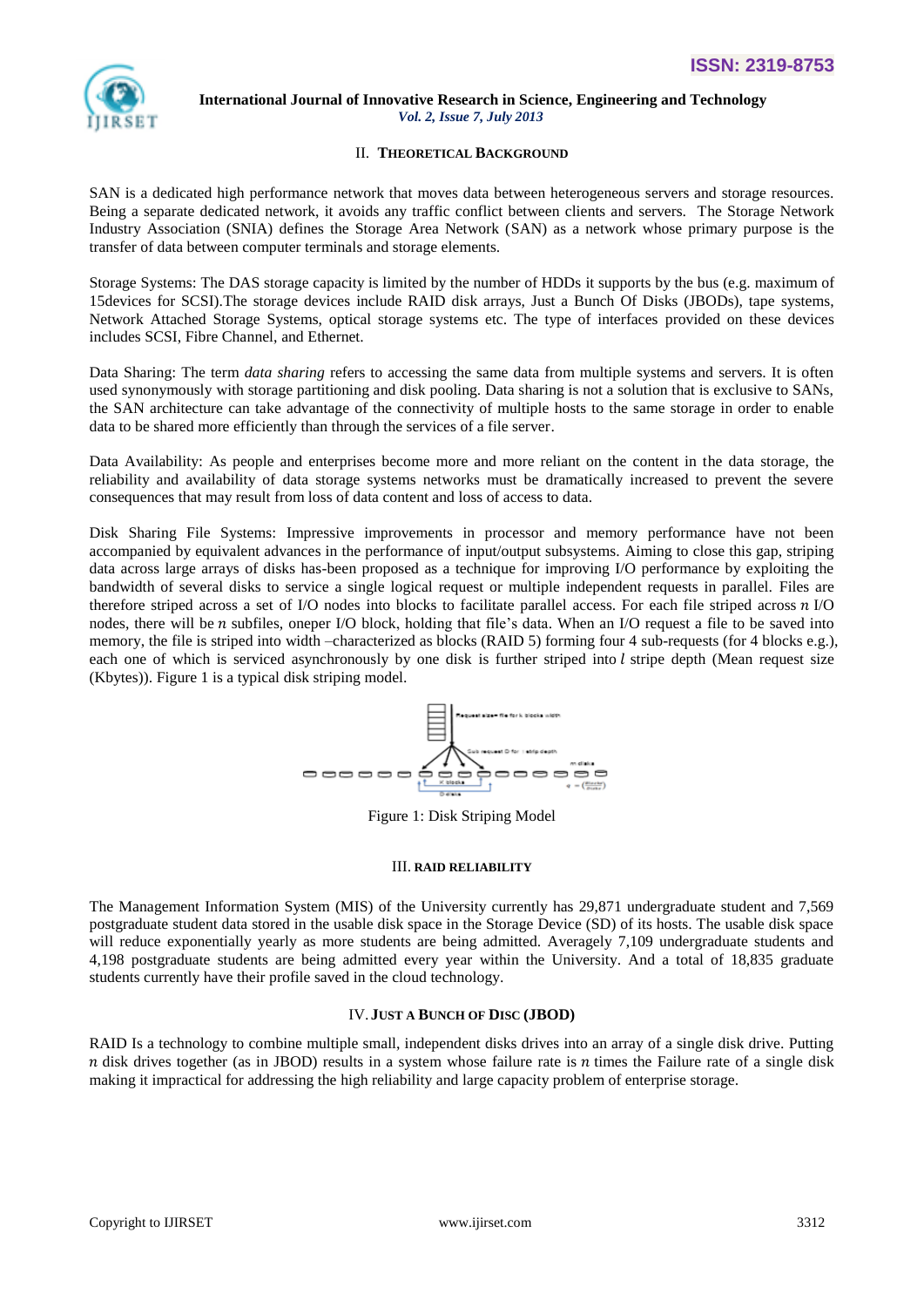



Figure 2: Network Layout (a) Schematic diagram of ABU – Core to Distribution Physical Connectivity (b) The proposed Core-edge SAN fabric design

Figure 2 (a) is the current Schematic diagram of Ahmadu Bello University – Core to Distribution Physical Connectivity while Figure 2 (b) is the proposed core/edge SAN attached; it connects to the Internet via the STM-1 from GLO. Mail and Web Server are on the reduced 2Mbps Internet link via Intelsat by Vsat**.** 

## V. **THE CORE/EDGE SAN FABRIC DESIGN**

ARENA uses event driven method to develop the simulation model. Storages and networks in ARENA are virtualized to upper level in the virtual device concept. The servers are classified as those which send broadcasts across SAN while the databases as those which do not send broadcasts across SAN [7].Storage capabilities and processing speeds, are excluded from our simulation model. Figure 3 is the SAN design model.



Figure 3: The SAN design Model

The only pertinent features to the network are the rates at which each end-device supplies and demands for data. Therefore the end-devices are all modelled as simply creating and receiving traffic in the form of packets.

#### VI.**VERIFICATION AND VALIDATION OF THE MODEL**

Verification of model construction and validation of the model was done to ensure that the model is a sufficiently accurate representation of the system. The primary response for the simulation, ARENA output packet half width. The responses obtained showed a range that was wide enough to encompass the variation found in the system, while being sufficiently accurate [8]. The primary metrics used for the validation is the half width confidence interval matching.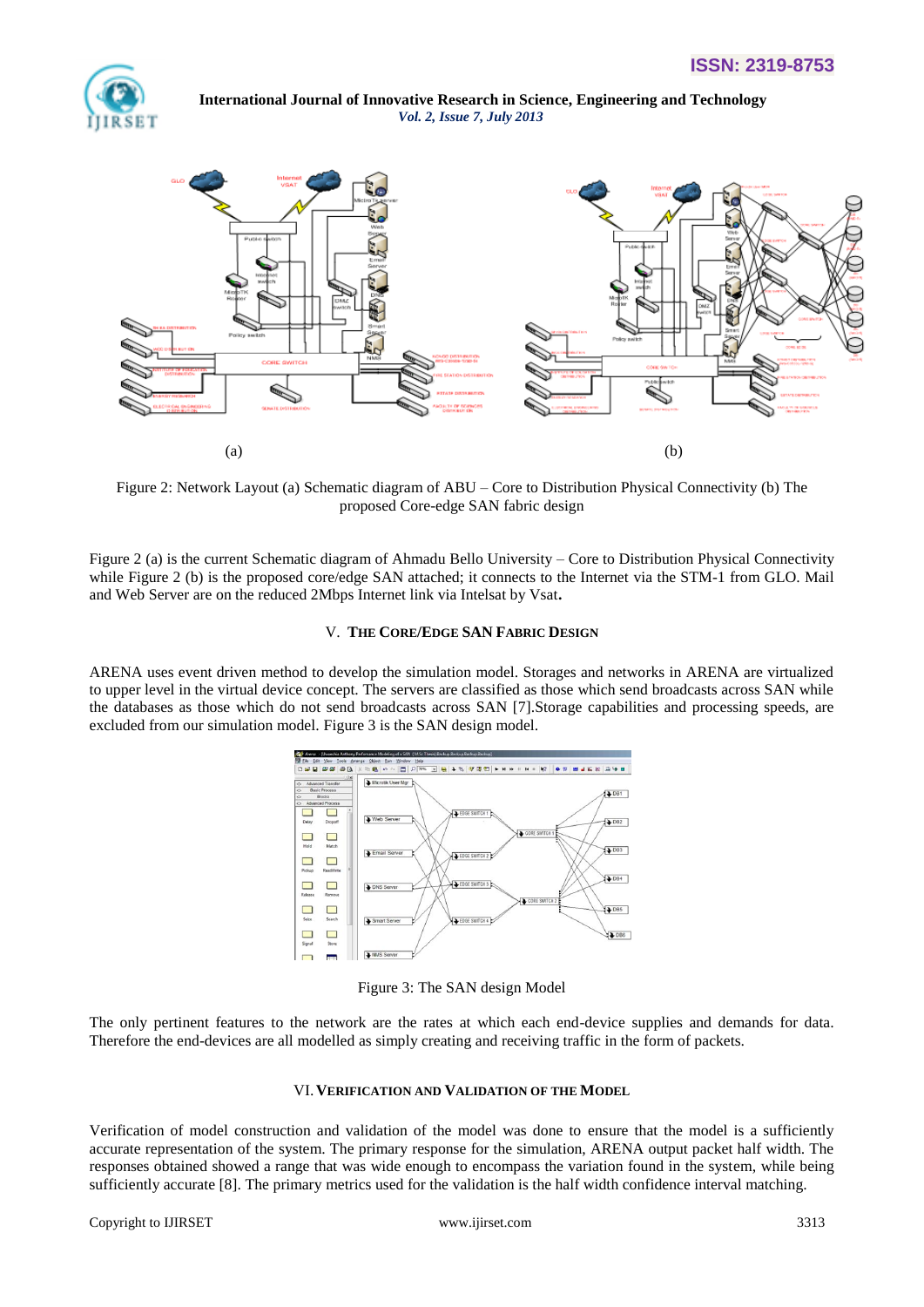

# VII. **SYSTEM RELIABILITY**

System reliability is measured in MTTF (Mean time to Failure) of FITS (Failure in Time). The MTTF is the mean value of life distribution for the population of devices under operation or the expected lifetime of an individual device. MTTF is measured in hours. The FITS is the measure of failure rate in  $10^9$  device hours.

If  $MTTF_{Disk}$  and  $FITS_{Disk}$  is the MTTF and FITS of a single disk device, and  $MTTF_{JBOD}$  and  $FITS_{JBOD}$  is the measurement of a JBOD system with  $n$  disk, the resulting failure rate parameter is shown in equations 1 to equation 3:

$$
FITS_{Disk} = \frac{10^9}{MTTF_{Disk}} \tag{1}
$$
\n
$$
FITS = \frac{10^9}{MTTF_{Disk}} \tag{2}
$$

$$
FITS_{JBOD} = nxFITS_{Disk} = \frac{nx}{MTF_{Disk}} \tag{2}
$$

$$
MTF_{JBOD} = \frac{10^9}{FITS_{JBOD}} = \frac{MTTF_{Disk}}{n}
$$
 (3)

With the current typical Fibre Channel disk drive MTTF parameter of  $1.5 \times 10^6$  hours, a JBOD with 90 disk drives has a MTTF of 16,666.7 hours, or 1.9 yrs. This shows that with the use of the JOBD technology, the raw MTTF number is clear too low for the application that demands high reliability. The latter analysis shows that the RAID technology increases the MTTF of disk array systems.

In RAID Reliability Solution, illustrating the reliability that RAID system technique provides, the following terms are defined:

> $n =$ total number of disk with data  $q =$  number of datablock in a group  $c$  = number of checksum block in a group  $m=\frac{n}{2}$  $\frac{n}{g}$  =number of groups  $MTTR_{Disk}$  = Mean time to repair a failed disk  $MTTF_{Disk}$  = Mean time to failure

Assuming that the disk failures are independent and occur at a uniform rate, then equation 4.5 gives the mean time to failure of the RAID system

$$
MTTF_{Group} = \frac{MTF_{Disk}}{(g+c)} \chi \frac{MTF_{Disk}}{((g+c-1)\chi MTTR_{Disk})}
$$
(4)  

$$
MTTF = \qquad (MTTF_{Disk})^2
$$
(5)

$$
MTTF_{Group} = \frac{\frac{\text{(with TF}}{\text{(MTR}_{Disk} x(g+c-1)x(g+c))}}{\frac{\text{(MTR}_{Disk} x(g+c-1)x(g+c))}{\text{(5)}}}
$$
\n
$$
MTTF = \frac{\text{(MTR}_{bisk} x(g+c-1)x(g+c)}{\text{(6)}}
$$

$$
MTTF_{RAID} = \frac{m \cdot 1 \cdot 1 \cdot 0 \cdot row}{m}
$$
\n
$$
MTTF_{\text{max}} = \frac{MTTF_{\text{Disk}}^2 \times g}{m}
$$
\n(6)

$$
MTTF_{RAID} = \frac{MTTP_{Disk} \times g}{(MTTR_{Disk} \times (g+c-1)\times (g+c)\times n)}
$$
(7)

Calculating the improvement on reliability by using the RAID system associated with 90 data disks divided into groups 6 groups with each having 15 disks. 6 additional disk are provided which are required for the checksum (total number of disk = 96;  $n=$  90;  $g=$  15;  $c=$  1). Assuming that it takes 10 hours to repair a failed disk (replace the faulty disk and repopulate the data based on the checksum MTTR = 10 hours) and a normal disk mean time to failure of  $1.5 \times 10^6$ hours ( $MTTF_{Disk} = 1.5 \times 10^6$ hours).

$$
MTTF_{RAID} = \frac{(1.5 \times 10^6)^2 \times 15}{10 \times 15 \times 16 \times 90} = 1.56 \times 10^8
$$
 hours = 17,836.8 yrs

Comparing the result of the MTTF for the 90 disk JBOD system (only 1.9 yrs.), it is clear that the RAID 5 technology used in this SAN design has a high increase in reliability of the storage array of over 10 thousand years therefore has established itself to be of high reliable storage array systems.

## VIII. **CONCLUSION**

The network based on core/edge topology is symmetrical; every device has an equivalent path to other devices connected in the network. One problem of the Core/Edge topology is that when one of the Inter-Switch-Link (ISL) fails, the network becomes asymmetrical. Therefore, in this design, there are two paths for each host-device pair to retain its symmetric nature should an ISL fails. Comparing the result of the MTTF for the 90 disk JBOD system (only 1.9 yrs.), it is clear that the RAID 5 technology used in this SAN design has a high increase in reliability of the storage array of over 10 thousand years therefore has established itself to be of high reliable storage array systems.